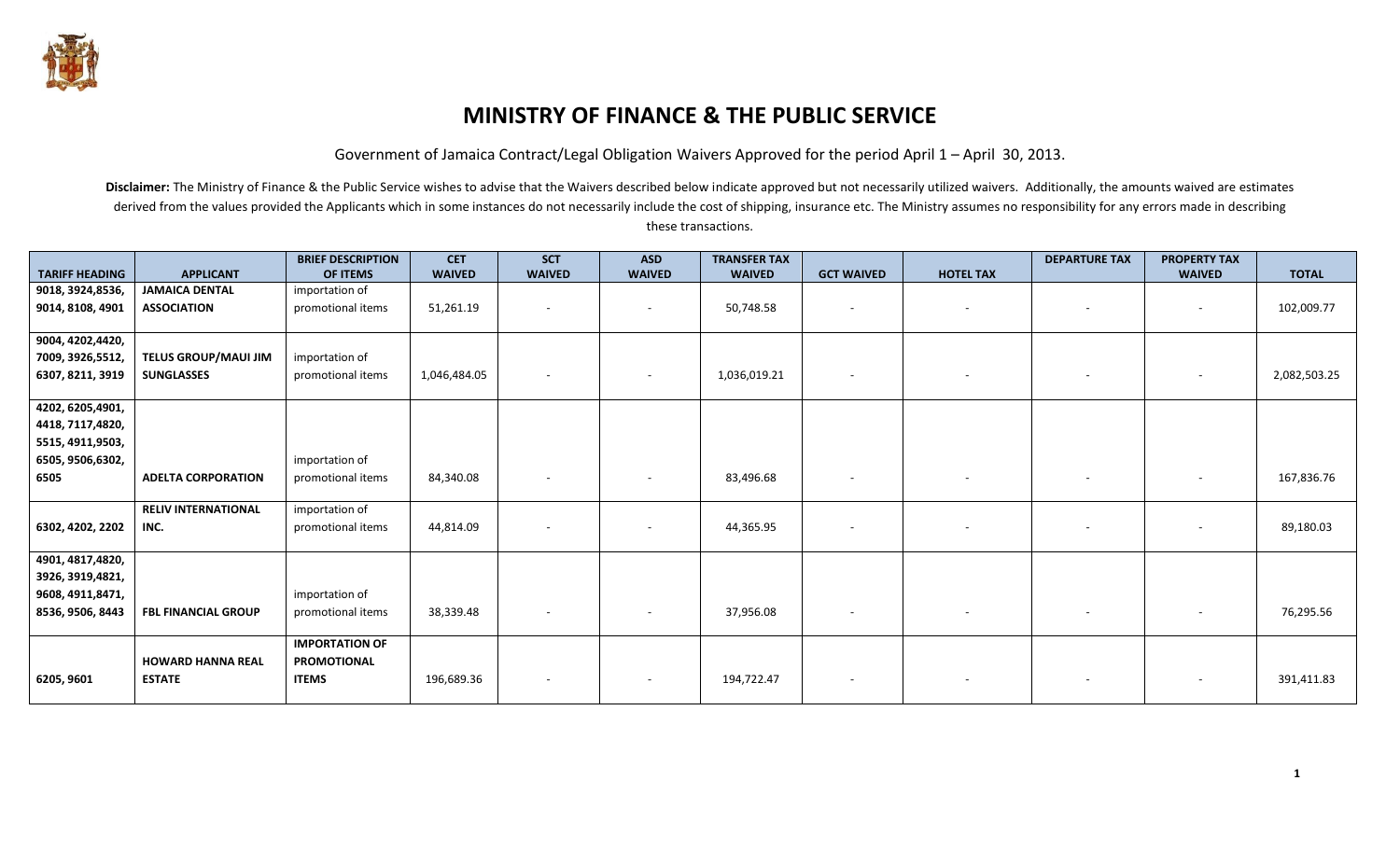

| <b>TARIFF HEADING</b> | <b>APPLICANT</b>           | <b>BRIEF DESCRIPTION</b><br>OF ITEMS | <b>CET</b><br><b>WAIVED</b> | <b>SCT</b><br><b>WAIVED</b> | <b>ASD</b><br><b>WAIVED</b> | <b>TRANSFER TAX</b><br><b>WAIVED</b> | <b>GCT WAIVED</b>        | <b>HOTEL TAX</b> | <b>DEPARTURE TAX</b>     | <b>PROPERTY TAX</b><br><b>WAIVED</b> | <b>TOTAL</b> |
|-----------------------|----------------------------|--------------------------------------|-----------------------------|-----------------------------|-----------------------------|--------------------------------------|--------------------------|------------------|--------------------------|--------------------------------------|--------------|
|                       | <b>TIME WARNER CABLE</b>   |                                      |                             |                             |                             |                                      |                          |                  |                          |                                      |              |
|                       | <b>WINNERS CIRCLE</b>      | importation of                       |                             |                             |                             |                                      |                          |                  |                          |                                      |              |
| 6302, 6505            | <b>MEETING</b>             | promotional items                    | 172,317.42                  |                             |                             | 170,594.24                           | $\overline{\phantom{a}}$ |                  |                          | $\overline{\phantom{a}}$             | 342,911.66   |
|                       |                            |                                      |                             |                             |                             |                                      |                          |                  |                          |                                      |              |
| 6205, 4820, 4202,     | IX COPA VACATIONS          | importation of                       |                             |                             |                             |                                      |                          |                  |                          |                                      |              |
| 7323, 4202,           | <b>CONVENTION</b>          | promotional items                    | 406,666.11                  |                             | $\sim$                      | 402,599.45                           | $\overline{\phantom{a}}$ |                  | $\sim$                   | $\sim$                               | 809,265.56   |
|                       |                            |                                      |                             |                             |                             |                                      |                          |                  |                          |                                      |              |
| 4202, 1211, 3304,     |                            |                                      |                             |                             |                             |                                      |                          |                  |                          |                                      |              |
| 3924, 7113,8516,      |                            |                                      |                             |                             |                             |                                      |                          |                  |                          |                                      |              |
| 9506, 6506, 6211,     |                            |                                      |                             |                             |                             |                                      |                          |                  |                          |                                      |              |
| 3926, 4819, 4823,     |                            | importation of                       |                             |                             |                             |                                      |                          |                  |                          |                                      |              |
| 7013, 7616            | <b>TIME WARNER CABLE</b>   | promotional items                    | 396,579.16                  |                             |                             | 392,613.37                           | $\overline{\phantom{a}}$ |                  |                          | $\overline{\phantom{m}}$             | 789,192.52   |
|                       |                            |                                      |                             |                             |                             |                                      |                          |                  |                          |                                      |              |
|                       |                            | purchase of one                      |                             |                             |                             |                                      |                          |                  |                          |                                      |              |
|                       | <b>APEX CAR RENTAL</b>     | 2013 Hyundai                         |                             |                             |                             |                                      |                          |                  |                          |                                      |              |
| 8703                  | <b>LIMITED</b>             | Elantra                              | 305,182.77                  | 183,109.66                  | $\overline{\phantom{a}}$    | $\overline{\phantom{a}}$             | $\overline{\phantom{a}}$ |                  | $\sim$                   | $\overline{\phantom{a}}$             | 488,292.44   |
|                       |                            |                                      |                             |                             |                             |                                      |                          |                  |                          |                                      |              |
|                       |                            | Hotel                                |                             |                             |                             |                                      |                          |                  |                          |                                      |              |
|                       | <b>CARIBBEAN</b>           | accommodation for                    |                             |                             |                             |                                      |                          |                  |                          |                                      |              |
| N/A                   | <b>EXAMINATION COUNCIL</b> | CXC markers                          |                             |                             |                             |                                      |                          | 1,229,520.00     |                          |                                      | 1,229,520.00 |
|                       |                            |                                      |                             |                             |                             |                                      |                          |                  |                          |                                      |              |
|                       |                            | outstanding penalty                  |                             |                             |                             |                                      |                          |                  |                          |                                      |              |
| N/A                   | <b>OSCAR GENIUS</b>        | on property                          | $\sim$                      |                             |                             | $\overline{\phantom{a}}$             | 19,730.00                |                  | $\overline{\phantom{a}}$ | $\qquad \qquad \blacksquare$         | 19,730.00    |
|                       |                            |                                      |                             |                             |                             |                                      |                          |                  |                          |                                      |              |
|                       |                            | outstanding penalty                  |                             |                             |                             |                                      |                          |                  |                          |                                      |              |
| N/A                   | <b>VERONICA GORDON</b>     | on property                          |                             |                             |                             |                                      | 105,020.00               |                  |                          |                                      | 105,020.00   |
|                       |                            |                                      |                             |                             |                             |                                      |                          |                  |                          |                                      |              |
|                       |                            | outstanding penalty                  |                             |                             |                             |                                      |                          |                  |                          |                                      |              |
| N/A                   | <b>MAVIS GRANT</b>         | on property                          |                             |                             |                             | $\overline{\phantom{a}}$             | 15,020.00                |                  |                          | $\overline{\phantom{m}}$             | 15,020.00    |
|                       |                            |                                      |                             |                             |                             |                                      |                          |                  |                          |                                      |              |
|                       |                            | outstanding penalty                  |                             |                             |                             |                                      |                          |                  |                          |                                      |              |
| N/A                   | <b>ALEXANDER ALLEN</b>     | on property                          | $\overline{\phantom{0}}$    |                             |                             | $\overline{\phantom{a}}$             | 385,020.00               |                  | $\overline{\phantom{a}}$ | $\overline{\phantom{m}}$             | 385,020.00   |
|                       |                            |                                      |                             |                             |                             |                                      |                          |                  |                          |                                      |              |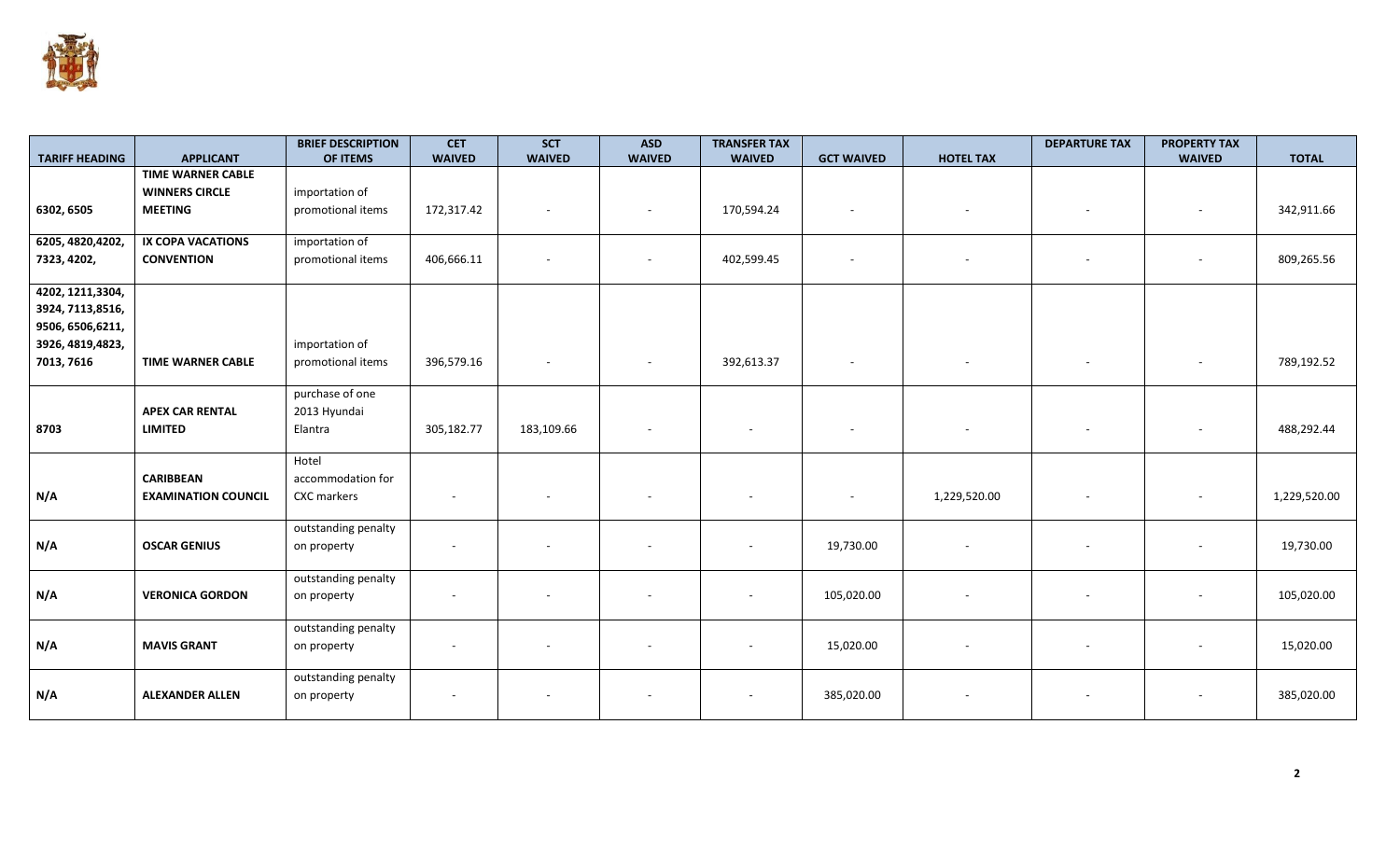

| <b>TARIFF HEADING</b> | <b>APPLICANT</b>         | <b>BRIEF DESCRIPTION</b><br>OF ITEMS     | <b>CET</b><br><b>WAIVED</b> | <b>SCT</b><br><b>WAIVED</b> | <b>ASD</b><br><b>WAIVED</b> | <b>TRANSFER TAX</b><br><b>WAIVED</b> | <b>GCT WAIVED</b>        | <b>HOTEL TAX</b>         | <b>DEPARTURE TAX</b>     | <b>PROPERTY TAX</b><br><b>WAIVED</b> | <b>TOTAL</b> |
|-----------------------|--------------------------|------------------------------------------|-----------------------------|-----------------------------|-----------------------------|--------------------------------------|--------------------------|--------------------------|--------------------------|--------------------------------------|--------------|
|                       |                          | outstanding penalty                      |                             |                             |                             |                                      |                          |                          |                          |                                      |              |
| N/A                   | <b>ILINE EDWARDS</b>     | on property                              | $\overline{\phantom{a}}$    | $\overline{\phantom{a}}$    |                             | $\sim$                               | 52,520.00                | $\overline{\phantom{a}}$ | $\overline{\phantom{a}}$ | $\sim$                               | 52,520.00    |
| N/A                   | <b>AUDLEY CHAMBERS</b>   | outstanding penalty<br>on property       | $\overline{\phantom{a}}$    | $\overline{\phantom{a}}$    |                             | $\overline{\phantom{a}}$             | 63,020.00                | $\overline{\phantom{a}}$ | $\sim$                   |                                      | 63,020.00    |
| N/A                   | <b>ROBERT BRYAN</b>      | outstanding penalty<br>on property       | $\overline{\phantom{a}}$    |                             |                             | $\overline{\phantom{a}}$             | 103,020.00               | $\overline{\phantom{a}}$ | $\overline{\phantom{a}}$ |                                      | 103,020.00   |
| N/A                   | <b>MERVAN LEWIS</b>      | outstanding penalty<br>on property       | $\overline{\phantom{a}}$    |                             |                             | $\sim$                               | 30,820.00                |                          | $\sim$                   |                                      | 30,820.00    |
| N/A                   | <b>IRVING WILLIAMS</b>   | outstanding penalty<br>on property       |                             | $\overline{\phantom{a}}$    |                             | $\overline{\phantom{a}}$             | 49,020.00                | $\overline{\phantom{a}}$ | $\sim$                   |                                      | 49,020.00    |
| N/A                   | <b>CLEVELAND JAMES</b>   | outstanding penalty<br>on property       |                             |                             |                             | $\sim$                               | 23,270.00                |                          | $\sim$                   |                                      | 23,270.00    |
| N/A                   | <b>BASIL EBANKS</b>      | outstanding penalty<br>on property       | $\overline{\phantom{a}}$    | $\overline{\phantom{m}}$    |                             | $\sim$                               | 56,020.00                | $\overline{\phantom{a}}$ | $\overline{\phantom{a}}$ |                                      | 56,020.00    |
| N/A                   | <b>JOSEPH DUNKLEY</b>    | outstanding penalty<br>on property       | $\overline{\phantom{a}}$    | $\overline{\phantom{a}}$    |                             | $\overline{\phantom{a}}$             | 11,270.00                | $\overline{\phantom{a}}$ | $\sim$                   | $\sim$                               | 11,270.00    |
| N/A                   | <b>DAISY JOHNSON</b>     | outstanding penalty<br>on property       | $\sim$                      | $\overline{\phantom{a}}$    |                             | $\sim$                               | 45,320.00                | $\overline{\phantom{a}}$ | $\sim$                   | $\sim$                               | 45,320.00    |
| 8703                  | <b>ORVILLE PALMER</b>    | purchase of 2012<br>Ford Ranger XLT      | 234,393.15                  | 257,832.47                  | $\sim$                      | 429,291.05                           | $\overline{\phantom{a}}$ |                          | $\overline{\phantom{a}}$ |                                      | 921,516.67   |
| 8703                  | <b>BERESFORD ELLIS</b>   | purchase of 2013<br>Toyota Hilux Pick up | 242,315.74                  | 266,547.31                  | $\overline{\phantom{a}}$    | 443,801.27                           | $\overline{\phantom{a}}$ |                          | $\overline{\phantom{a}}$ |                                      | 952,664.32   |
| 8703                  | <b>FRANKLYN CURNIFFE</b> | purchase of 2013<br>Toyota Hilux Pick up | 282,525.86                  | 310,778.44                  | $\sim$                      | 517,446.11                           | $\overline{\phantom{a}}$ | $\overline{\phantom{a}}$ |                          |                                      | 1,110,750.41 |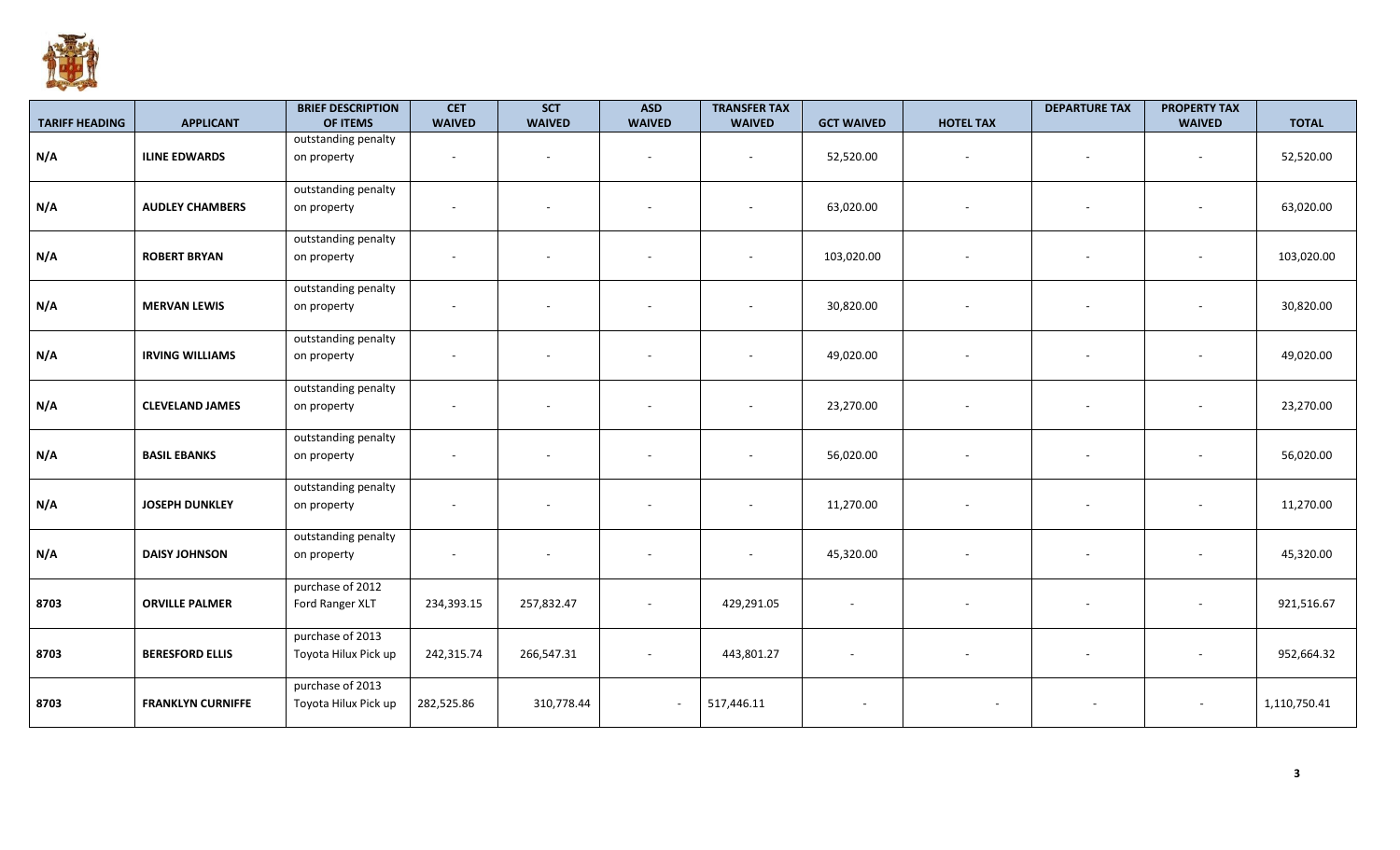

| <b>TARIFF HEADING</b> | <b>APPLICANT</b>       | <b>BRIEF DESCRIPTION</b><br>OF ITEMS | <b>CET</b><br><b>WAIVED</b> | <b>SCT</b><br><b>WAIVED</b> | <b>ASD</b><br><b>WAIVED</b> | <b>TRANSFER TAX</b><br><b>WAIVED</b> | <b>GCT WAIVED</b>        | <b>HOTEL TAX</b> | <b>DEPARTURE TAX</b>     | <b>PROPERTY TAX</b><br><b>WAIVED</b> | <b>TOTAL</b> |
|-----------------------|------------------------|--------------------------------------|-----------------------------|-----------------------------|-----------------------------|--------------------------------------|--------------------------|------------------|--------------------------|--------------------------------------|--------------|
|                       |                        | purchase of 2013                     |                             |                             |                             |                                      |                          |                  |                          |                                      |              |
|                       |                        | Nissan Navara Pick                   |                             |                             |                             |                                      |                          |                  |                          |                                      |              |
| 8703                  | <b>SKIVY STEWART</b>   | up                                   | 234,124.42                  | 257,536.86                  | $\sim$                      | 428,798.87                           | $\overline{\phantom{a}}$ |                  | $\sim$                   | $\overline{\phantom{a}}$             | 920,460.15   |
|                       |                        |                                      |                             |                             |                             |                                      |                          |                  |                          |                                      |              |
|                       |                        | purchase of 2013                     |                             |                             |                             |                                      |                          |                  |                          |                                      |              |
| 8703                  | <b>FRANCIS ROBE</b>    | Toyota Hilux Pick up                 | 255,991.16                  | 281,590.28                  | $\sim$                      | 468,847.81                           | $\overline{\phantom{a}}$ |                  | $\overline{\phantom{a}}$ |                                      | 1,006,429.25 |
|                       |                        | purchase of 2013                     |                             |                             |                             |                                      |                          |                  |                          |                                      |              |
| 8703                  | <b>BERYL ROCHESTER</b> | Toyota Hilux Pick up                 | 291,652.76                  | 320,818.03                  | $\overline{\phantom{a}}$    | 534,162.03                           | $\overline{\phantom{a}}$ |                  |                          |                                      | 1,146,632.82 |
|                       |                        |                                      |                             |                             |                             |                                      |                          |                  |                          |                                      |              |
|                       |                        | purchase of 2013                     |                             |                             |                             |                                      |                          |                  |                          |                                      |              |
| 8703                  | <b>OTTIS SHERMAN</b>   | Toyota Tacoma                        | 216,975.40                  | 238,672.94                  | $\sim$                      | 397,390.45                           | $\overline{\phantom{a}}$ |                  | $\sim$                   | $\overline{\phantom{a}}$             | 853,038.79   |
|                       |                        | purchase of 2013                     |                             |                             |                             |                                      |                          |                  |                          |                                      |              |
| 8703                  | <b>CHANICE WORRELL</b> | Toyota Hilux Pick up                 | 277,678.75                  | 305,446.62                  | $\sim$                      | 508,568.63                           | $\overline{\phantom{a}}$ |                  | $\overline{\phantom{a}}$ |                                      | 1,091,693.99 |
|                       |                        |                                      |                             |                             |                             |                                      |                          |                  |                          |                                      |              |
|                       |                        | purchase of 2013                     |                             |                             |                             |                                      |                          |                  |                          |                                      |              |
| 8703                  | <b>SEAN AZAN</b>       | Isuzu D-Max pick up                  | 218,966.00                  | 240,862.60                  | $\overline{\phantom{a}}$    | 401,036.23                           | $\overline{\phantom{a}}$ |                  |                          |                                      | 860,864.83   |
|                       |                        | purchase of 2013                     |                             |                             |                             |                                      |                          |                  |                          |                                      |              |
| 8703                  | <b>MARCIA WALKER</b>   | Toyota Hilux Pick up                 | 291,652.76                  | 320,818.03                  | $\sim$                      | 534,162.03                           | $\overline{\phantom{a}}$ |                  | $\overline{\phantom{a}}$ |                                      | 1,146,632.82 |
|                       |                        |                                      |                             |                             |                             |                                      |                          |                  |                          |                                      |              |
|                       |                        | purchase of 2013                     |                             |                             |                             |                                      |                          |                  |                          |                                      |              |
| 8703                  | <b>MICHEAL JAMES</b>   | Isuzu D-Max pick up                  | 223,942.50                  | 246,336.75                  | $\sim$                      | 410,150.69                           | $\sim$                   |                  | $\overline{\phantom{a}}$ |                                      | 880,429.94   |
|                       |                        |                                      |                             |                             |                             |                                      |                          |                  |                          |                                      |              |
|                       |                        | purchase of 2012                     |                             |                             |                             |                                      |                          |                  |                          |                                      |              |
| 8703                  | <b>SHIRLEY GORDON</b>  | Volkswagen Amarok                    | 225,256.30                  | 247,781.93                  | $\sim$                      | 412,556.91                           | $\overline{\phantom{a}}$ |                  |                          |                                      | 885,595.13   |
|                       |                        | purchase of 2013                     |                             |                             |                             |                                      |                          |                  |                          |                                      |              |
|                       |                        | Nissan Navara Pick                   |                             |                             |                             |                                      |                          |                  |                          |                                      |              |
| 8703                  | <b>CARL SHARPE</b>     | up                                   | 234,124.42                  | 257,536.86                  | $\sim$                      | 428,798.87                           | $\overline{\phantom{a}}$ |                  |                          |                                      | 920,460.15   |
|                       |                        |                                      |                             |                             |                             |                                      |                          |                  |                          |                                      |              |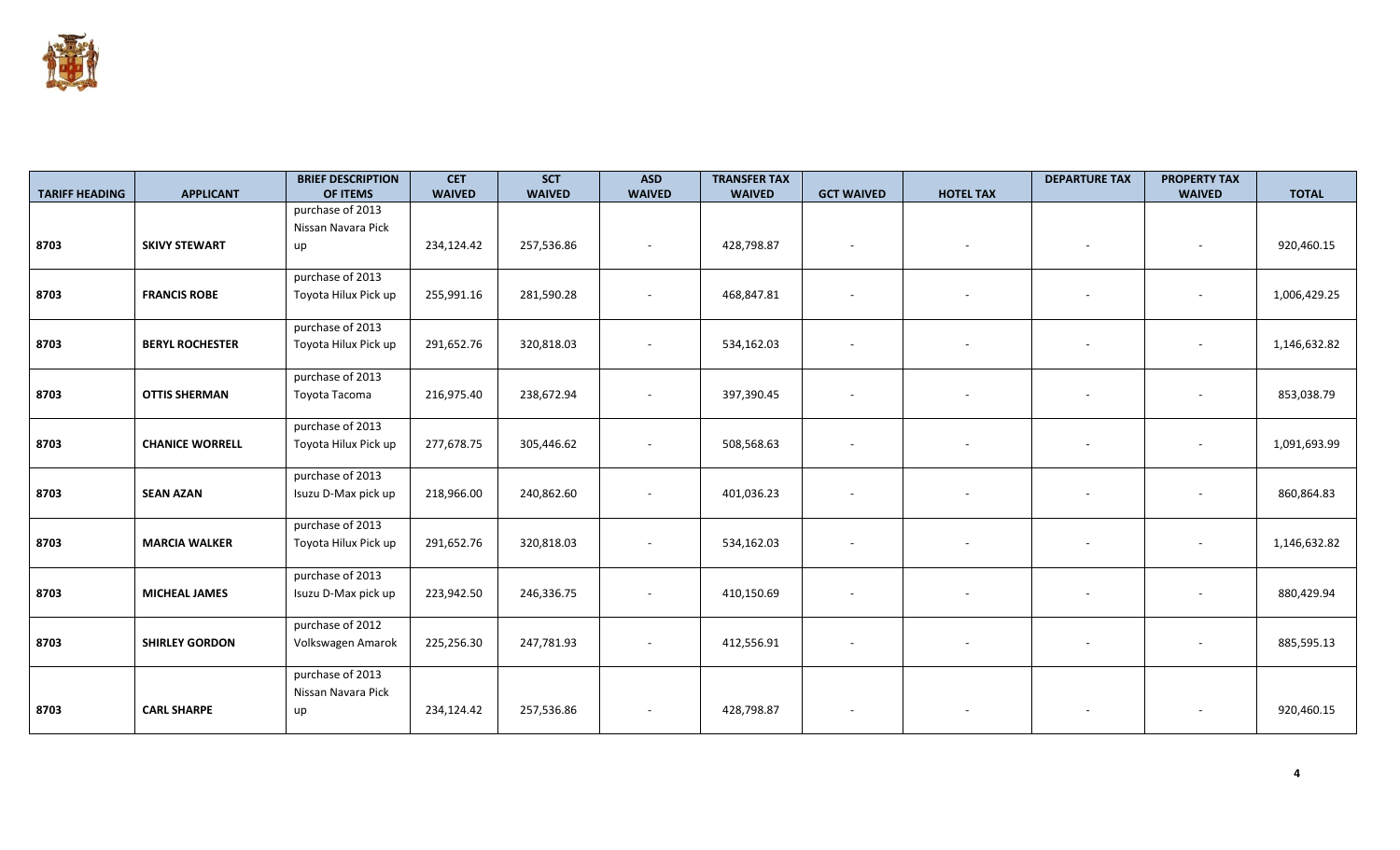

| <b>TARIFF HEADING</b> | <b>APPLICANT</b>           | <b>BRIEF DESCRIPTION</b><br>OF ITEMS | <b>CET</b><br><b>WAIVED</b> | <b>SCT</b><br><b>WAIVED</b> | <b>ASD</b><br><b>WAIVED</b> | <b>TRANSFER TAX</b><br><b>WAIVED</b> | <b>GCT WAIVED</b>        | <b>HOTEL TAX</b>         | <b>DEPARTURE TAX</b>     | <b>PROPERTY TAX</b><br><b>WAIVED</b> | <b>TOTAL</b>  |
|-----------------------|----------------------------|--------------------------------------|-----------------------------|-----------------------------|-----------------------------|--------------------------------------|--------------------------|--------------------------|--------------------------|--------------------------------------|---------------|
|                       |                            | purchase of 2013                     |                             |                             |                             |                                      |                          |                          |                          |                                      |               |
|                       |                            | Nissan Navara Pick                   |                             |                             |                             |                                      |                          |                          |                          |                                      |               |
| 8703                  | <b>LOREN EDWARDS</b>       | up                                   | 234,124.42                  | 257,536.86                  | $\overline{\phantom{a}}$    | 428,798.87                           | $\sim$                   | $\overline{\phantom{a}}$ | -                        | $\overline{\phantom{a}}$             | 920,460.15    |
|                       |                            | purchase of 2012                     |                             |                             |                             |                                      |                          |                          |                          |                                      |               |
| 8703                  | <b>OSMOND CLARKE</b>       | Volkswagen Amarok                    | 242,425.22                  | 266,667.74                  |                             | 444,001.79                           | $\sim$                   |                          |                          |                                      | 953,094.76    |
|                       |                            | purchase of 2013                     |                             |                             |                             |                                      |                          |                          |                          |                                      |               |
| 8703                  | <b>PATRICK MCLARTY</b>     | Toyota Hilux Pick up                 | 226,619.86                  | 249,281.84                  | $\overline{\phantom{a}}$    | 415,054.27                           | $\sim$                   |                          |                          |                                      | 890,955.97    |
|                       |                            | importation of                       |                             |                             |                             |                                      |                          |                          |                          |                                      |               |
| 4202, 6302, 8306      | WEX INC.                   | promotional items                    | 51,256.05                   |                             |                             | 42,286.24                            | $\overline{\phantom{a}}$ |                          |                          |                                      | 93,542.29     |
|                       |                            | importation of                       |                             |                             |                             |                                      |                          |                          |                          |                                      |               |
|                       | <b>LASCO MANUFACTURERS</b> | instant skimmed milk                 |                             |                             |                             |                                      |                          |                          |                          |                                      |               |
| 402                   | <b>LIMITED</b>             | powder                               | 2,083,711.64                | $\sim$                      | $\overline{\phantom{a}}$    | 1,146,041.40                         | $\sim$                   | $\sim$                   | $\overline{\phantom{a}}$ | $\overline{\phantom{a}}$             | 3,229,753.03  |
| <b>TOTAI</b>          |                            |                                      | 8,810,410.09                | 4,509,155.24                | ٠                           | 10,804,309.54                        | 959,070.00               | 1,229,520.00             |                          |                                      | 26,312,464.86 |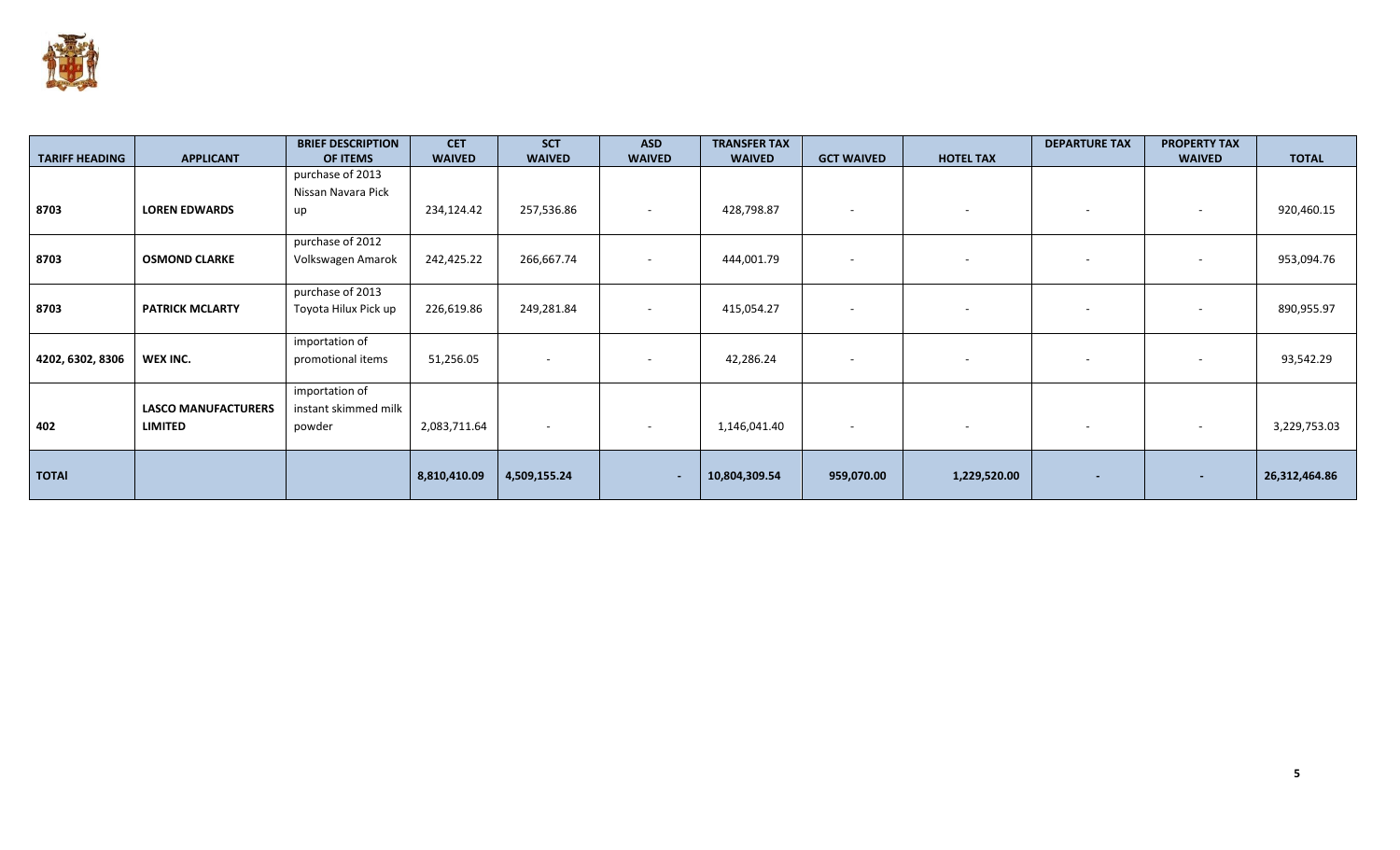

## **Charitable Waivers Approved for the period April 1 – April 30, 2013.**

|                       |                              | <b>BRIEF DESCRIPTION</b> | <b>CET</b>    | <b>SCT</b>               | <b>ASD</b>               | <b>TRANSFER TAX</b> |                          |                          | <b>DEPARTURE TAX</b>     | <b>PROPERTY TAX</b>      |                          |
|-----------------------|------------------------------|--------------------------|---------------|--------------------------|--------------------------|---------------------|--------------------------|--------------------------|--------------------------|--------------------------|--------------------------|
| <b>TARIFF HEADING</b> | <b>APPLICANT</b>             | <b>OF ITEMS</b>          | <b>WAIVED</b> | <b>WAIVED</b>            | <b>WAIVED</b>            | <b>WAIVED</b>       | <b>GCT WAIVED</b>        | <b>HOTEL TAX</b>         |                          | <b>WAIVED</b>            | <b>TOTAL</b>             |
|                       |                              | shipment of clothing,    |               |                          |                          |                     |                          |                          |                          |                          |                          |
| 6402, 6404            | <b>REACH DEM</b>             | books, toys etc          | 33,622.60     | $\sim$                   |                          | 33,286.37           | $\sim$                   | $\sim$                   | $\sim$                   | $\sim$                   | 66,908.97                |
|                       | <b>FAITH EMMANUEL</b>        |                          |               |                          |                          |                     |                          |                          |                          |                          |                          |
|                       | <b>APOSTOLIC UNITED</b>      | musical equipment        |               |                          |                          |                     |                          |                          |                          |                          |                          |
| 8518 & 9401           | <b>CHURCH OF CHRIST INC</b>  | and 150 chairs           | 39,026.98     | $\sim$                   |                          | 28,736.71           | $\overline{\phantom{a}}$ | $\overline{\phantom{a}}$ | $\overline{\phantom{a}}$ | ٠                        | 67,763.69                |
|                       |                              | 6 barrels containing     |               |                          |                          |                     |                          |                          |                          |                          |                          |
|                       | <b>NEW BEGINNINGS</b>        | clothing, toletries      |               |                          |                          |                     |                          |                          |                          |                          |                          |
|                       | <b>FAMILY WORSHIP CENTER</b> | and other items          | 30,045.14     | $\sim$                   | $\overline{\phantom{a}}$ | 29,744.69           | $\overline{\phantom{a}}$ | $\sim$                   | $\sim$                   |                          | 59,789.83                |
|                       | <b>APPLICATION</b>           |                          |               |                          |                          |                     |                          |                          |                          |                          |                          |
|                       | <b>WITHDRAWN</b>             |                          |               | $\overline{\phantom{a}}$ |                          |                     | $\overline{\phantom{a}}$ | $\sim$                   | $\sim$                   |                          | $\overline{\phantom{a}}$ |
|                       |                              |                          |               |                          |                          |                     |                          |                          |                          |                          |                          |
|                       | <b>MOE FOR WOLMER'S</b>      | 2013 Toyota Coaster      |               |                          |                          |                     |                          |                          |                          |                          |                          |
| 8704                  | <b>PREPARTORY</b>            | Bus                      | 475,934.40    | 785,291.76               | $\overline{\phantom{a}}$ | 993,394.08          | $\sim$                   | $\sim$                   | $\sim$                   | $\overline{\phantom{a}}$ | 2,254,620.24             |
|                       | THE NEW TESTAMENT            | food, clothing,          |               |                          |                          |                     |                          |                          |                          |                          |                          |
| 6204, 9503            | <b>CHURCH OF GOD</b>         | miscellaneous            | 285,262.40    |                          |                          | 282,409.78          | $\overline{\phantom{a}}$ |                          |                          |                          | 567,672.18               |
|                       | THE INDEPENDENT              |                          |               |                          |                          |                     |                          |                          |                          |                          |                          |
|                       | <b>JAMAICAN COUNCIL FOR</b>  |                          |               |                          |                          |                     |                          |                          |                          |                          |                          |
|                       | <b>HUMAN RIGHTS (1998)</b>   | waiver request iro       |               |                          |                          |                     |                          |                          |                          |                          |                          |
|                       | <b>LIMITED</b>               | Valentine Brunch         |               |                          |                          | 36,352.00           | $\overline{\phantom{a}}$ |                          | $\overline{\phantom{a}}$ |                          | 36,352.00                |
|                       |                              |                          |               |                          |                          |                     |                          |                          |                          |                          |                          |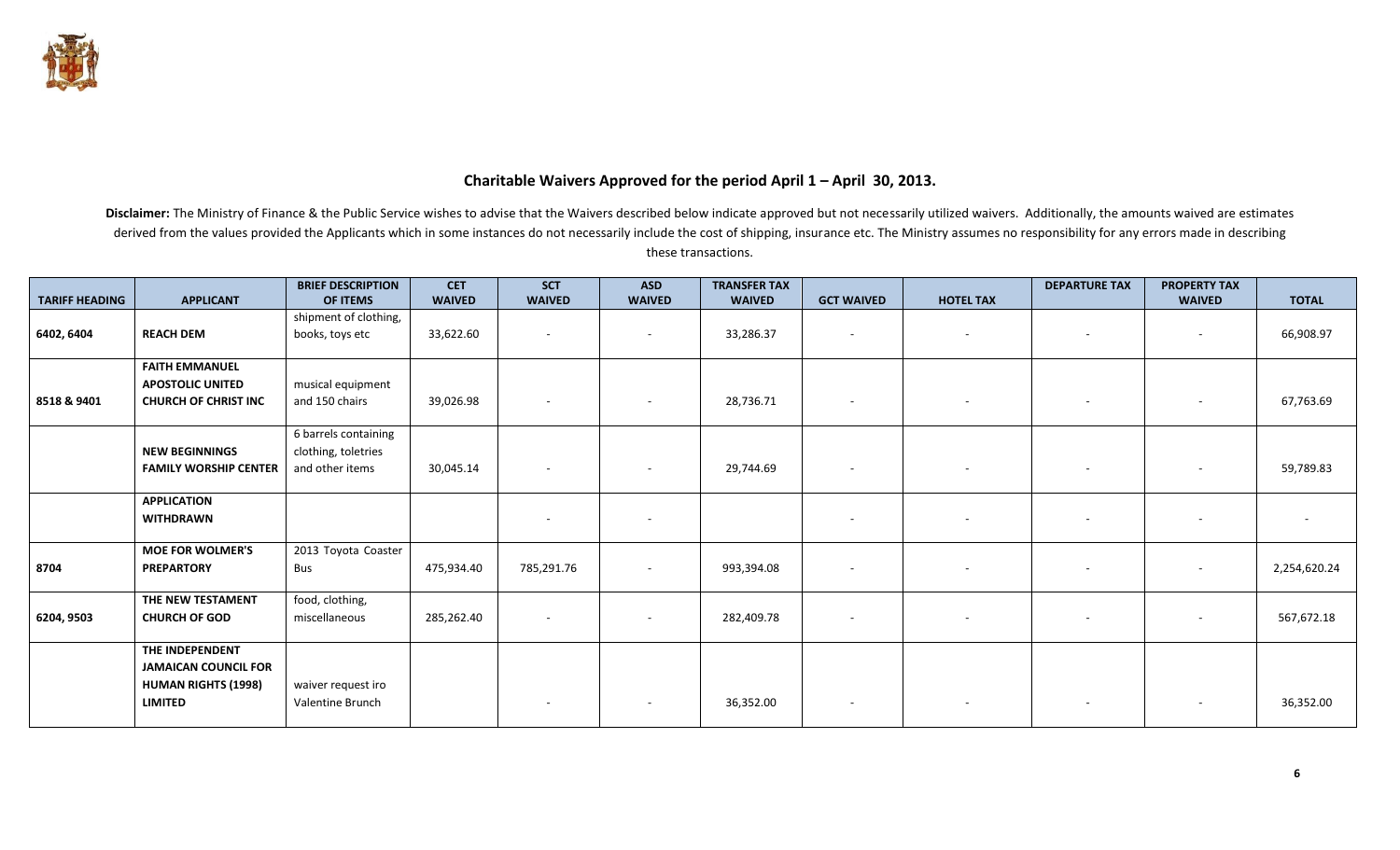

|                       |                              | <b>BRIEF DESCRIPTION</b> | <b>CET</b>    | <b>SCT</b>    | <b>ASD</b>    | <b>TRANSFER TAX</b> |                          |                  | <b>DEPARTURE TAX</b> | <b>PROPERTY TAX</b>      |              |
|-----------------------|------------------------------|--------------------------|---------------|---------------|---------------|---------------------|--------------------------|------------------|----------------------|--------------------------|--------------|
| <b>TARIFF HEADING</b> | <b>APPLICANT</b>             | OF ITEMS                 | <b>WAIVED</b> | <b>WAIVED</b> | <b>WAIVED</b> | <b>WAIVED</b>       | <b>GCT WAIVED</b>        | <b>HOTEL TAX</b> |                      | <b>WAIVED</b>            | <b>TOTAL</b> |
|                       | <b>ATLETHICO UNION TRACK</b> | shoes and gears          |               |               |               |                     |                          |                  |                      |                          |              |
| 6404                  | <b>CLUB</b>                  | from Puma                | 14,004.21     |               |               | 13,864.17           |                          |                  |                      | $\sim$                   | 27,868.38    |
|                       |                              |                          |               |               |               |                     |                          |                  |                      |                          |              |
|                       |                              | 2013 Toyota Rav 4        |               |               |               |                     |                          |                  |                      |                          |              |
| 8703                  | <b>SALVATION ARMY</b>        | motor car                | 413,023.68    | 517,228.42    | $\sim$        | 512,056.13          |                          |                  |                      | $\sim$                   | 1,442,308.23 |
|                       |                              |                          |               |               |               |                     |                          |                  |                      |                          |              |
|                       |                              | One barrel and 4         |               |               |               |                     |                          |                  |                      |                          |              |
|                       | <b>MYC/CHILD</b>             | suitcases containing     |               |               |               |                     |                          |                  |                      |                          |              |
|                       | <b>DEVELOPMENT AGENCY</b>    | toys, and                |               |               |               |                     |                          |                  |                      |                          |              |
| 9898                  | <b>FOR GLENHOP NURSERY</b>   | miscellaneous items      | 11,731.20     |               | $\sim$        | 11,613.89           | $\overline{\phantom{a}}$ | $-$              | $\sim$               | $\overline{\phantom{a}}$ | 23,345.09    |
|                       |                              |                          |               |               |               |                     |                          |                  |                      |                          |              |
|                       |                              | Insulin Medication &     |               |               |               |                     |                          |                  |                      |                          |              |
|                       | <b>DIABETES ASSOCIATION</b>  | Kidney Dialysis          |               |               |               |                     |                          |                  |                      |                          |              |
| 30039091              | <b>OF JAMAICA</b>            | Treatment                | 93,929.25     |               | $\sim$        | 118,820.50          | $\overline{\phantom{a}}$ |                  |                      | $\sim$                   | 212,749.75   |
|                       |                              |                          |               |               |               |                     |                          |                  |                      |                          |              |
|                       | <b>MINISTRY OF YOUTH AND</b> |                          |               |               |               |                     |                          |                  |                      |                          |              |
|                       | <b>CULTURE/CHILD</b>         | 4 barrels containing     |               |               |               |                     |                          |                  |                      |                          |              |
| 9898                  | <b>DEVELOPMENT AGENCY</b>    | Bibles, blankets etc     | 29,970.57     |               |               | 29,670.86           |                          |                  |                      |                          | 59,641.43    |
|                       |                              |                          |               |               |               |                     |                          |                  |                      |                          |              |
|                       | HOPE ZOO                     |                          |               |               |               |                     |                          |                  |                      |                          |              |
|                       | <b>PRESERVATION</b>          | inflatable bounce-       |               |               |               |                     |                          |                  |                      |                          |              |
| 9508                  | <b>FOUNDATION</b>            | about etc                | 103,582.82    |               |               | 102,546.99          |                          |                  |                      |                          | 206,129.81   |
|                       |                              |                          |               |               |               |                     |                          |                  |                      |                          |              |
|                       | <b>WOLMER'S BOYS'</b>        |                          |               |               |               |                     |                          |                  |                      |                          |              |
|                       | <b>SCHOOL</b>                | 2012 yearbook            |               |               |               | 70,125.00           |                          |                  |                      |                          | 70,125.00    |
|                       |                              |                          |               |               |               |                     |                          |                  |                      |                          |              |
|                       | <b>DIABETES ASSOCIATION</b>  | kidney dialysis          |               |               |               |                     |                          |                  |                      |                          |              |
| 9018, 4818            | <b>OF JAMAICA</b>            | treatment                | 1,919,945.00  |               |               | 1,900,745.55        | $\overline{\phantom{a}}$ |                  |                      | $\overline{\phantom{a}}$ | 3,820,690.55 |
|                       |                              |                          |               |               |               |                     |                          |                  |                      |                          |              |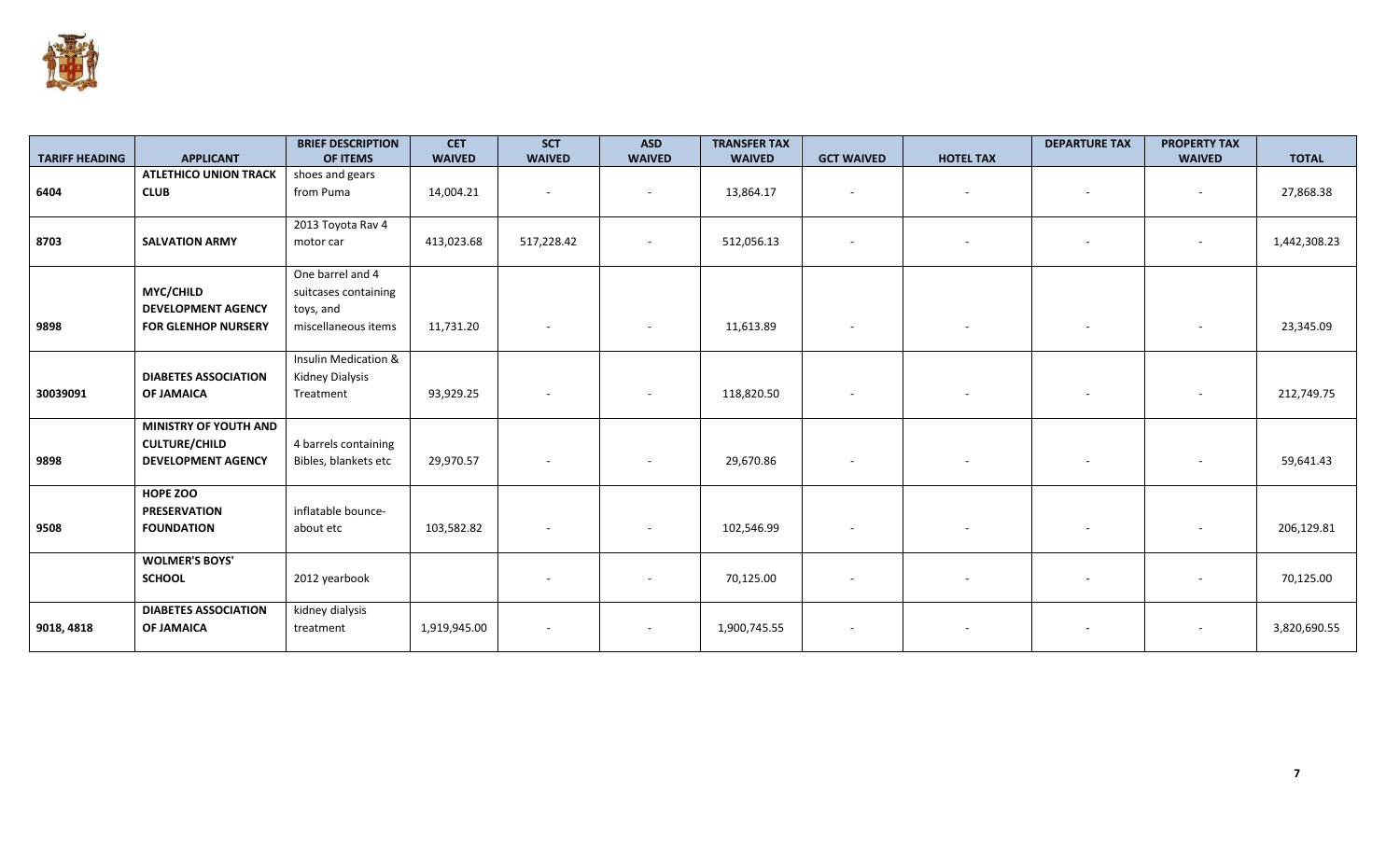

|                       |                             | <b>BRIEF DESCRIPTION</b> | <b>CET</b>    | <b>SCT</b>    | <b>ASD</b>               | <b>GCT</b>    | <b>TRANSFER TAX</b>      |                   | <b>DEPARTURE TAX</b> | <b>PROPERTY TAX</b>      |              |
|-----------------------|-----------------------------|--------------------------|---------------|---------------|--------------------------|---------------|--------------------------|-------------------|----------------------|--------------------------|--------------|
| <b>TARIFF HEADING</b> | <b>APPLICANT</b>            | OF ITEMS                 | <b>WAIVED</b> | <b>WAIVED</b> | <b>WAIVED</b>            | <b>WAIVED</b> | <b>WAIVED</b>            | <b>STAMP DUTY</b> |                      | <b>WAIVED</b>            | <b>TOTAL</b> |
|                       |                             | container #TCNU          |               |               |                          |               |                          |                   |                      |                          |              |
|                       | <b>APOSTOLIC CHRISTIAN</b>  | 9161418 of clothing,     |               |               |                          |               |                          |                   |                      |                          |              |
| 6405, 1006            | <b>WORLD RELIEF</b>         | shoes, food etc          | 171,039.20    |               |                          | 169,328.87    | $\sim$                   |                   |                      | $\sim$                   | 340,368.07   |
|                       | <b>ADVENTIST</b>            |                          |               |               |                          |               |                          |                   |                      |                          |              |
|                       | <b>DEVELOPMENT AND</b>      | Alu-zinc sheets and      |               |               |                          |               |                          |                   |                      |                          |              |
|                       |                             |                          |               |               |                          |               |                          |                   |                      |                          |              |
|                       | <b>RELIEF AGENCY (ADRA)</b> | mattresses               |               |               |                          | 58,714.18     |                          |                   |                      |                          | 58,714.18    |
|                       |                             | 3 barrels containing     |               |               |                          |               |                          |                   |                      |                          |              |
| 9898                  | <b>JAMAICA BIBLE CHURCH</b> | toys, clothing, etc      | 3,707.20      |               | $\overline{\phantom{a}}$ | 3,670.13      | $\overline{\phantom{a}}$ |                   |                      | $\sim$                   | 7,377.33     |
|                       |                             |                          |               |               |                          |               |                          |                   |                      |                          |              |
|                       | <b>MUSTARD SEED</b>         | 15 boxes of uniform      |               |               |                          |               |                          |                   |                      |                          |              |
| 6211                  | <b>COMMUNITIES</b>          | for the homes            | 5,979.00      |               |                          | 5,919.21      |                          |                   |                      | $\overline{\phantom{a}}$ | 11,898.21    |
|                       |                             |                          |               |               |                          |               |                          |                   |                      |                          |              |
|                       |                             | container #TCNU          |               |               |                          |               |                          |                   |                      |                          |              |
|                       | <b>APOSTOLIC CHRISTIAN</b>  | 9161418 of clothing,     |               |               |                          |               |                          |                   |                      |                          |              |
| 6405, 1006            | <b>WORLD RELIEF</b>         | shoes, food etc          | 171,039.20    |               | $\overline{\phantom{a}}$ | 169,328.87    |                          |                   |                      | $\overline{\phantom{a}}$ | 340,368.07   |
|                       |                             |                          |               |               |                          |               |                          |                   |                      |                          |              |
|                       | <b>ADVENTIST</b>            |                          |               |               |                          |               |                          |                   |                      |                          |              |
|                       | <b>DEVELOPMENT AND</b>      | Alu-zinc sheets and      |               |               |                          |               |                          |                   |                      |                          |              |
|                       | <b>RELIEF AGENCY (ADRA)</b> | matresses                |               |               | $\sim$                   | 58,714.18     | $\sim$                   |                   |                      | $\sim$                   | 58,714.18    |
|                       |                             |                          |               |               |                          |               |                          |                   |                      |                          |              |
|                       |                             | 3 barrels containing     |               |               |                          |               |                          |                   |                      |                          |              |
| 9898                  | <b>JAMAICA BIBLE CHURCH</b> | toys, clothing, etc      | 3,707.20      |               |                          | 3,670.13      |                          |                   |                      | $\overline{\phantom{a}}$ | 7,377.33     |
|                       |                             |                          |               |               |                          |               |                          |                   |                      |                          |              |
|                       | <b>MUSTARD SEED</b>         | 15 boxes of uniform      |               |               |                          |               |                          |                   |                      |                          |              |
| 6211                  | <b>COMMUNITIES</b>          | for the homes            | 5,979.00      |               |                          | 5,919.21      |                          |                   |                      |                          | 11,898.21    |
|                       |                             |                          |               |               |                          |               |                          |                   |                      |                          |              |
|                       |                             | two 45 ft containers     |               |               |                          |               |                          |                   |                      |                          |              |
|                       |                             | invoice #UWS003452       |               |               |                          |               |                          |                   |                      |                          |              |
| 9401                  | <b>FOOD FOR THE POOR</b>    | - church pew             | 175,946.90    |               |                          | 174,187.44    |                          |                   |                      |                          | 350,134.34   |
|                       |                             |                          |               |               |                          |               |                          |                   |                      |                          |              |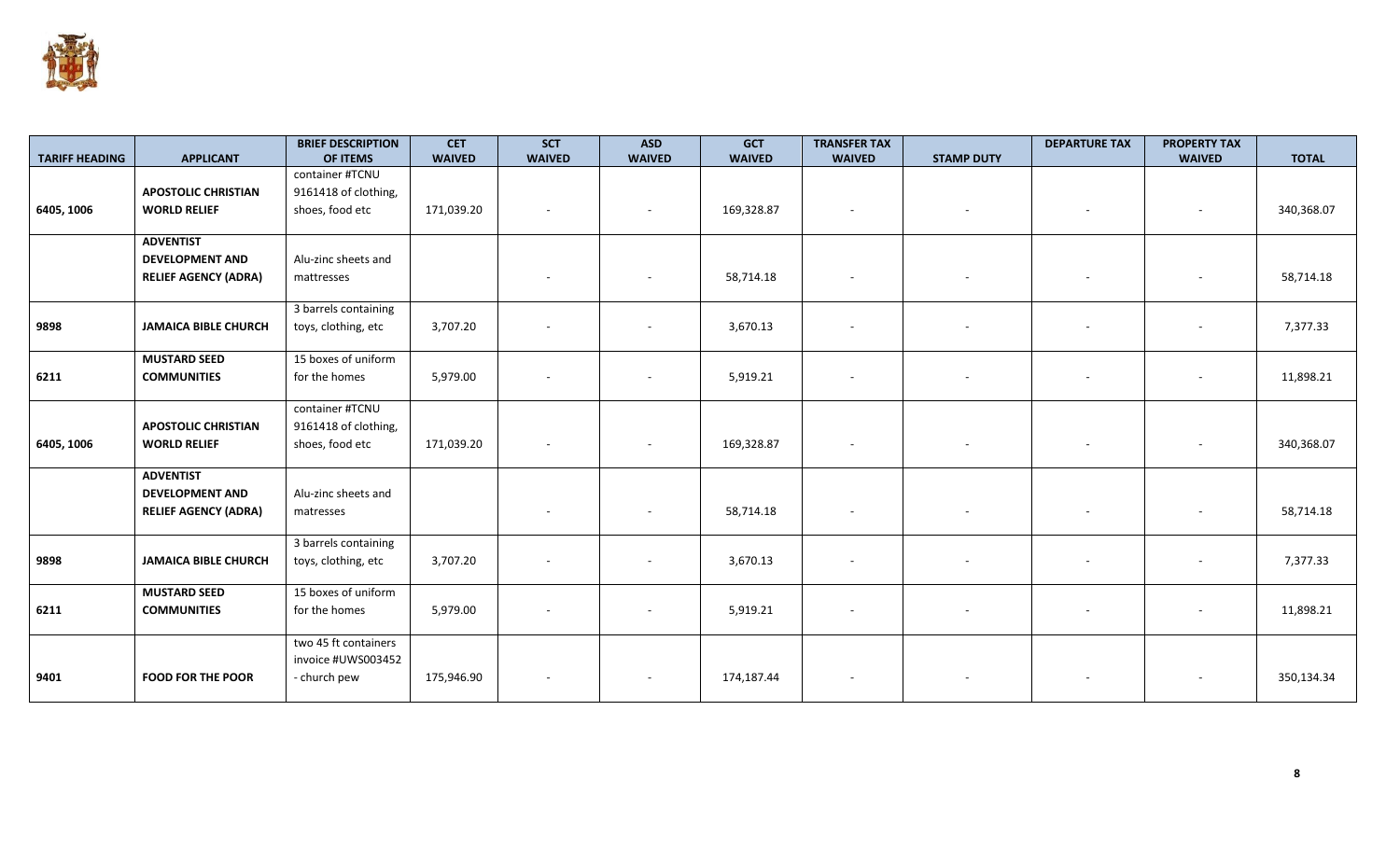

|                       |                          | <b>BRIEF DESCRIPTION</b> | <b>CET</b>    | <b>SCT</b>               | <b>ASD</b>               | <b>GCT</b>    | <b>TRANSFER TAX</b>      |                   | <b>DEPARTURE TAX</b>     | <b>PROPERTY TAX</b> |              |
|-----------------------|--------------------------|--------------------------|---------------|--------------------------|--------------------------|---------------|--------------------------|-------------------|--------------------------|---------------------|--------------|
| <b>TARIFF HEADING</b> | <b>APPLICANT</b>         | OF ITEMS                 | <b>WAIVED</b> | <b>WAIVED</b>            | <b>WAIVED</b>            | <b>WAIVED</b> | <b>WAIVED</b>            | <b>STAMP DUTY</b> |                          | <b>WAIVED</b>       | <b>TOTAL</b> |
|                       |                          | one 45 ft container      |               |                          |                          |               |                          |                   |                          |                     |              |
|                       |                          | invoice #UWS003433       |               |                          |                          |               |                          |                   |                          |                     |              |
| 9401                  | <b>FOOD FOR THE POOR</b> | - assorted items         | 1,173,390.46  |                          |                          | 1,161,656.56  |                          |                   |                          |                     | 2,335,047.02 |
|                       |                          |                          |               |                          |                          |               |                          |                   |                          |                     |              |
|                       |                          | two 40 ft                |               |                          |                          |               |                          |                   |                          |                     |              |
|                       |                          | containders invoice      |               |                          |                          |               |                          |                   |                          |                     |              |
|                       |                          | #UWS003437 -             |               |                          |                          |               |                          |                   |                          |                     |              |
|                       |                          | furniture & assorted     |               |                          |                          |               |                          |                   |                          |                     |              |
| 9401                  | <b>FOOD FOR THE POOR</b> | items                    | 2,169,869.87  | $\sim$                   | $\overline{\phantom{a}}$ | 2,148,171.17  | $\sim$                   | $\sim$            | $\overline{\phantom{a}}$ |                     | 4,318,041.04 |
|                       |                          |                          |               |                          |                          |               |                          |                   |                          |                     |              |
|                       |                          | one 45 ft container      |               |                          |                          |               |                          |                   |                          |                     |              |
|                       |                          | invoice #UWS003468       |               |                          |                          |               |                          |                   |                          |                     |              |
| 4818                  | <b>FOOD FOR THE POOR</b> | - diapers                | 1,174,531.39  |                          |                          | 1,162,786.07  | $\sim$                   |                   |                          |                     | 2,337,317.46 |
|                       |                          |                          |               |                          |                          |               |                          |                   |                          |                     |              |
|                       |                          | one 40 ft container      |               |                          |                          |               |                          |                   |                          |                     |              |
| 9401                  | <b>FOOD FOR THE POOR</b> | invoice #UWS003487       | 535,314.18    |                          |                          | 529,961.03    |                          |                   |                          |                     | 1,065,275.21 |
|                       |                          |                          |               |                          |                          |               |                          |                   |                          |                     |              |
|                       |                          | two 40ft containers      |               |                          |                          |               |                          |                   |                          |                     |              |
| 4818                  | <b>FOOD FOR THE POOR</b> | invoice #UWS003441       | 1,346,875.74  |                          |                          | 1,333,406.98  | $\sim$                   |                   |                          |                     | 2,680,282.72 |
|                       |                          |                          |               |                          |                          |               |                          |                   |                          |                     |              |
|                       |                          | one 4oft container       |               |                          |                          |               |                          |                   |                          |                     |              |
| 4014                  | <b>FOOD FOR THE POOR</b> | invoice #UWS003474       |               | $\overline{\phantom{a}}$ |                          | 9,321,826.44  | $\overline{\phantom{a}}$ | $\sim$            | $\sim$                   | $\sim$              | 9,321,826.44 |
|                       |                          |                          |               |                          |                          |               |                          |                   |                          |                     |              |
|                       |                          | one 40 ft container      |               |                          |                          |               |                          |                   |                          |                     |              |
|                       |                          | invoice #UWS003487       |               |                          |                          |               |                          |                   |                          |                     |              |
| 8714                  | <b>FOOD FOR THE POOR</b> | - wheelchairs            |               |                          |                          | 1,676,079.41  |                          |                   |                          |                     | 1,676,079.41 |
|                       |                          |                          |               |                          |                          |               |                          |                   |                          |                     |              |
|                       |                          | one 40ft container of    |               |                          |                          |               |                          |                   |                          |                     |              |
|                       |                          | assorted items           |               |                          |                          |               |                          |                   |                          |                     |              |
| 6302                  | <b>FOOD FOR THE POOR</b> | invoice #UWS003535       | 635,293.15    |                          |                          | 628,940.22    | $\overline{\phantom{a}}$ |                   |                          |                     | 1,264,233.37 |
|                       |                          |                          |               |                          |                          |               |                          |                   |                          |                     |              |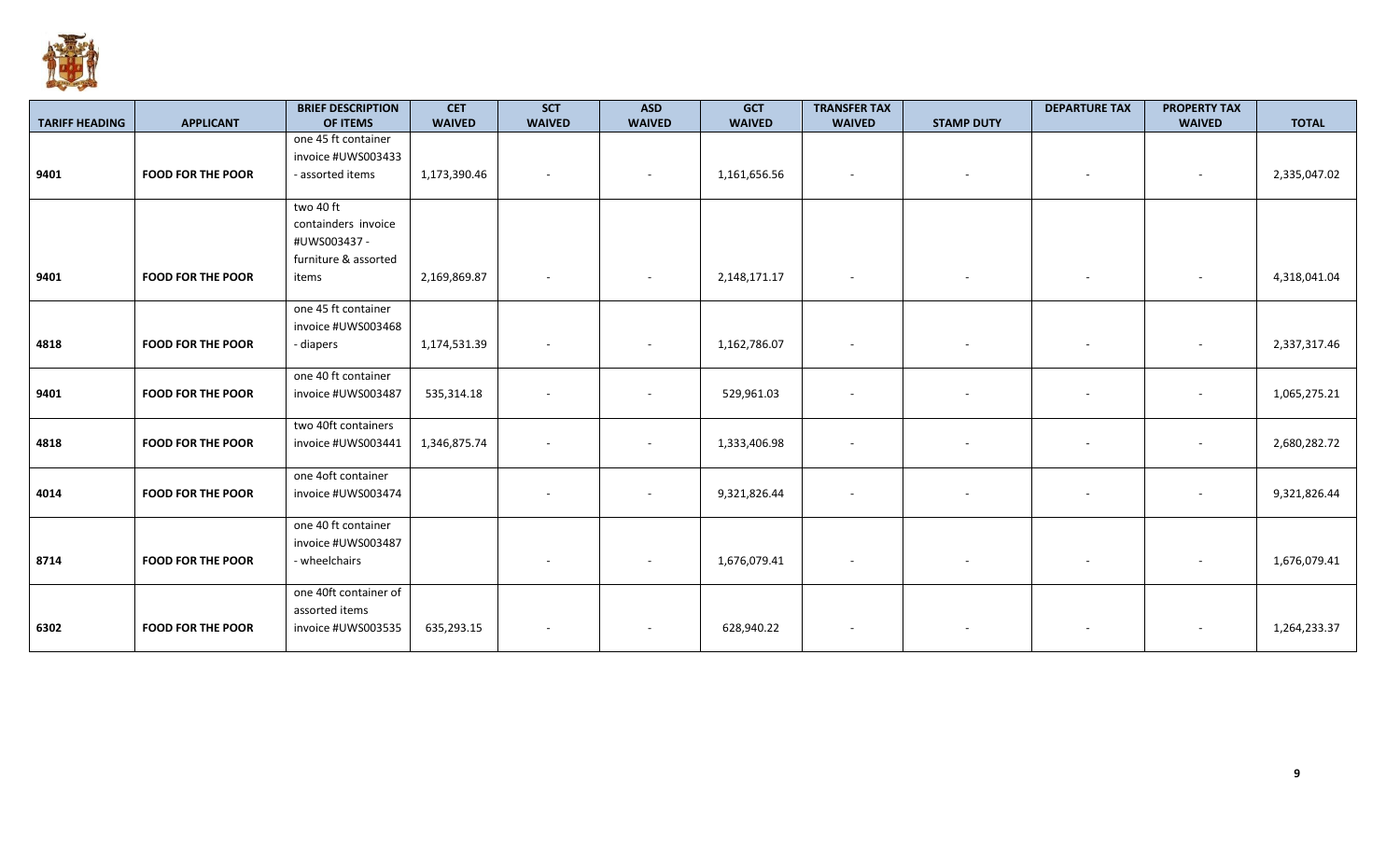

| <b>TARIFF HEADING</b> | <b>APPLICANT</b>                                          | <b>BRIEF DESCRIPTION</b><br>OF ITEMS | <b>CET</b><br><b>WAIVED</b> | <b>SCT</b><br><b>WAIVED</b> | <b>ASD</b><br><b>WAIVED</b> | <b>GCT</b><br><b>WAIVED</b> | <b>TRANSFER TAX</b><br><b>WAIVED</b> | <b>STAMP DUTY</b> | <b>DEPARTURE TAX</b> | <b>PROPERTY TAX</b><br><b>WAIVED</b> | <b>TOTAL</b>  |
|-----------------------|-----------------------------------------------------------|--------------------------------------|-----------------------------|-----------------------------|-----------------------------|-----------------------------|--------------------------------------|-------------------|----------------------|--------------------------------------|---------------|
|                       |                                                           | three boxes of                       |                             |                             |                             |                             |                                      |                   |                      |                                      |               |
|                       |                                                           | candles invoice                      |                             |                             |                             |                             |                                      |                   |                      |                                      |               |
| 3406                  | <b>FOOD FOR THE POOR</b>                                  | #UWS003561                           | 29,921.72                   |                             |                             | 29,622.51                   |                                      |                   |                      |                                      | 59,544.23     |
|                       |                                                           |                                      |                             |                             |                             |                             |                                      |                   |                      |                                      |               |
|                       |                                                           | one 40ft container of                |                             |                             |                             |                             |                                      |                   |                      |                                      |               |
|                       |                                                           | building materials                   |                             |                             |                             |                             |                                      |                   |                      |                                      |               |
| 9403                  | <b>FOOD FOR THE POOR</b>                                  | invoice #UWS003413                   | 1,428,399.00                |                             |                             | 1,414,115.01                |                                      |                   |                      |                                      | 2,842,514.01  |
|                       |                                                           | one 40ft container of                |                             |                             |                             |                             |                                      |                   |                      |                                      |               |
|                       |                                                           | foodstuff, toiletries                |                             |                             |                             |                             |                                      |                   |                      |                                      |               |
|                       | <b>MISSIONARIES OF THE</b>                                | invoice #                            |                             |                             |                             |                             |                                      |                   |                      |                                      |               |
| 4818                  | <b>POOR</b>                                               | UWS003406                            | 156,835.22                  |                             |                             | 155,266.87                  |                                      |                   |                      |                                      | 312,102.09    |
|                       |                                                           |                                      |                             |                             |                             |                             |                                      |                   |                      |                                      |               |
|                       | <b>BETHEL BORN AGAIN</b><br><b>CHURCH OF JESUS CHRIST</b> | clothing, shoes,                     |                             |                             |                             |                             |                                      |                   |                      |                                      |               |
| 9898                  | (APOLTOLIC)                                               | toiletries etc                       | 79,632.00                   |                             |                             | 78,835.68                   |                                      |                   |                      |                                      | 158,467.68    |
|                       |                                                           |                                      |                             |                             |                             |                             |                                      |                   |                      |                                      |               |
|                       | <b>FRANKLIN TOWN</b>                                      | food, clothing,                      |                             |                             |                             |                             |                                      |                   |                      |                                      |               |
| 9898                  | <b>CHURCH OF GOD</b>                                      | miscellaneous items                  | 39,816.00                   |                             |                             | 39,417.84                   |                                      |                   |                      |                                      | 79,233.84     |
|                       |                                                           |                                      |                             |                             |                             |                             |                                      |                   |                      |                                      |               |
|                       |                                                           | two 45ft container of                |                             |                             |                             |                             |                                      |                   |                      |                                      |               |
|                       |                                                           | shoes invoice<br>#UWS003488 of       |                             |                             |                             |                             |                                      |                   |                      |                                      |               |
| 6404                  | <b>FOOD FOR THE POOR</b>                                  | shoes                                | 10,943,082.99               |                             |                             | 10,833,652.16               |                                      |                   |                      |                                      | 21,776,735.15 |
|                       |                                                           |                                      |                             |                             |                             |                             |                                      |                   |                      |                                      |               |
|                       |                                                           | one 40ft and two                     |                             |                             |                             |                             |                                      |                   |                      |                                      |               |
|                       |                                                           | 20ft containers of                   |                             |                             |                             |                             |                                      |                   |                      |                                      |               |
|                       |                                                           | diapers invoice                      |                             |                             |                             |                             |                                      |                   |                      |                                      |               |
| 4818                  | <b>FOOD FOR THE POOR</b>                                  | #UWS003515                           | 12,140,041.61               |                             |                             | 12,018,641.19               |                                      |                   |                      |                                      | 24,158,682.80 |
|                       |                                                           | two 40ft containers                  |                             |                             |                             |                             |                                      |                   |                      |                                      |               |
|                       |                                                           | of assorted furniture                |                             |                             |                             |                             |                                      |                   |                      |                                      |               |
| 9403                  | <b>FOOD FOR THE POOR</b>                                  | invoice #UWS003447                   | 1,263,423.51                |                             |                             | 1,250,789.28                |                                      |                   |                      |                                      | 2,514,212.79  |
|                       |                                                           |                                      |                             |                             |                             |                             |                                      |                   |                      |                                      |               |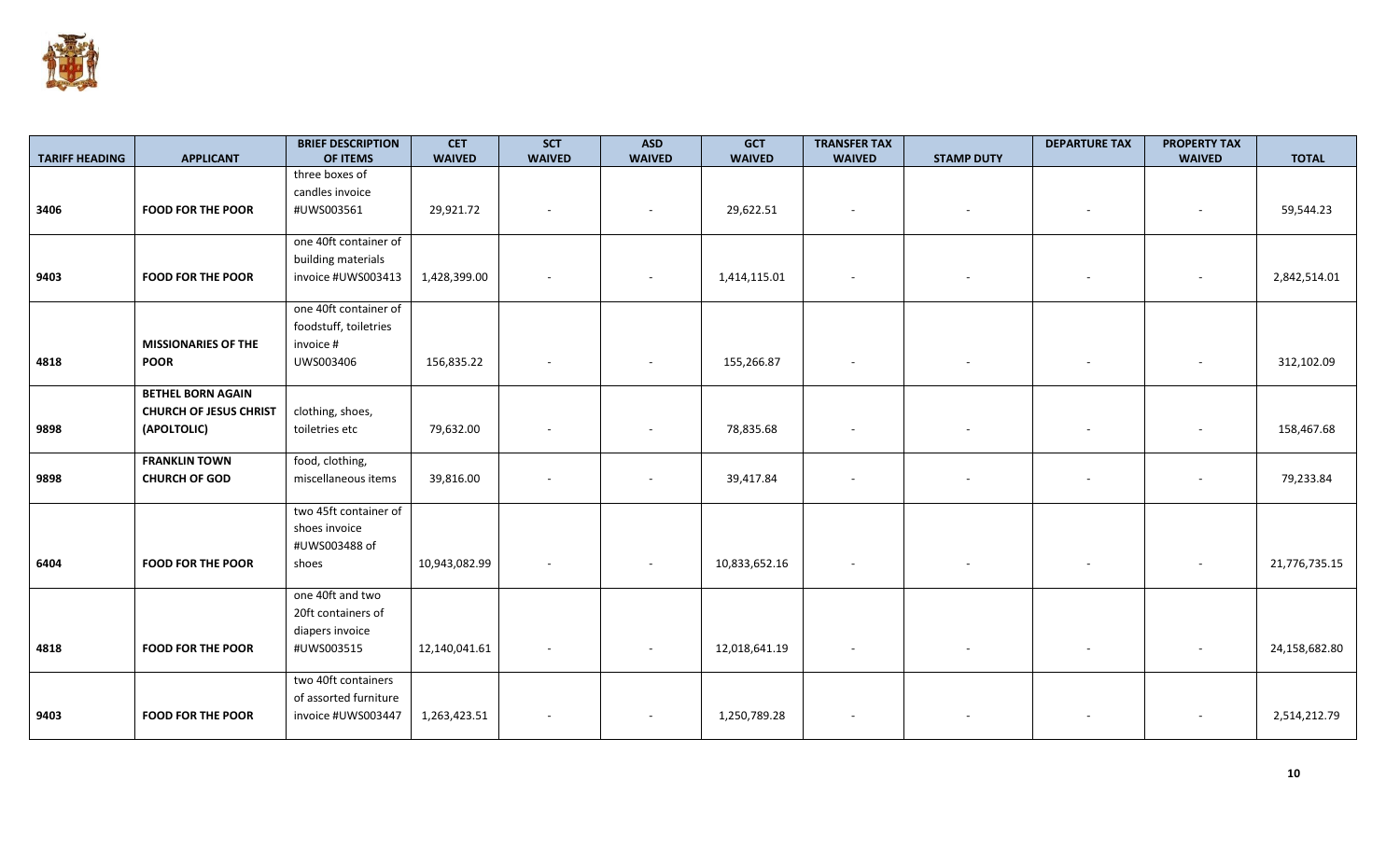

|                       |                           | <b>BRIEF DESCRIPTION</b> | <b>CET</b>    | <b>SCT</b>        | <b>ASD</b>               | <b>GCT</b>    | <b>TRANSFER TAX</b>      |                   | <b>DEPARTURE TAX</b>     | <b>PROPERTY TAX</b> |                |
|-----------------------|---------------------------|--------------------------|---------------|-------------------|--------------------------|---------------|--------------------------|-------------------|--------------------------|---------------------|----------------|
| <b>TARIFF HEADING</b> | <b>APPLICANT</b>          | OF ITEMS                 | <b>WAIVED</b> | <b>WAIVED</b>     | <b>WAIVED</b>            | <b>WAIVED</b> | <b>WAIVED</b>            | <b>STAMP DUTY</b> |                          | <b>WAIVED</b>       | <b>TOTAL</b>   |
|                       |                           | three 40ft containers    |               |                   |                          |               |                          |                   |                          |                     |                |
|                       |                           | of furniture invoice     |               |                   |                          |               |                          |                   |                          |                     |                |
| 9403                  | <b>FOOD FOR THE POOR</b>  | #UWS003478               | 3,469,793.34  | <b>CONTRACTOR</b> |                          | 3,435,095.41  | $\overline{\phantom{a}}$ |                   | $\sim$                   |                     | 6,904,888.75   |
|                       |                           |                          |               |                   |                          |               |                          |                   |                          |                     |                |
|                       | UNIVERSITY COLLEGE OF     | air conditioning         |               |                   |                          |               |                          |                   |                          |                     |                |
| 7610                  | THE CARIBBEAN             | assembly/accessories     | 8,659,110.00  | $\sim$            | $\overline{\phantom{a}}$ | 8,572,518.90  | $\overline{\phantom{0}}$ |                   | $\overline{\phantom{0}}$ |                     | 17,231,628.90  |
|                       |                           |                          |               |                   |                          |               |                          |                   |                          |                     |                |
|                       |                           | <b>Cough Assist</b>      |               |                   |                          |               |                          |                   |                          |                     |                |
|                       | <b>DENNIS CHANG/PETER</b> | Machine (approved        |               |                   |                          |               |                          |                   |                          |                     |                |
| 9019                  | <b>FAKHOURIE</b>          | by HMFP)                 | 47,000.00     |                   |                          | 85,305.00     | $\overline{\phantom{a}}$ |                   | . .                      |                     | 132,305.00     |
|                       |                           |                          |               |                   |                          |               |                          |                   |                          |                     |                |
| <b>TOTAL</b>          |                           |                          | 49,099,080.73 | 1,302,520.18      | $\overline{\phantom{0}}$ | 60,451,274.28 | $\overline{\phantom{0}}$ |                   | $\overline{\phantom{0}}$ |                     | 110,852,875.19 |
|                       |                           |                          |               |                   |                          |               |                          |                   |                          |                     |                |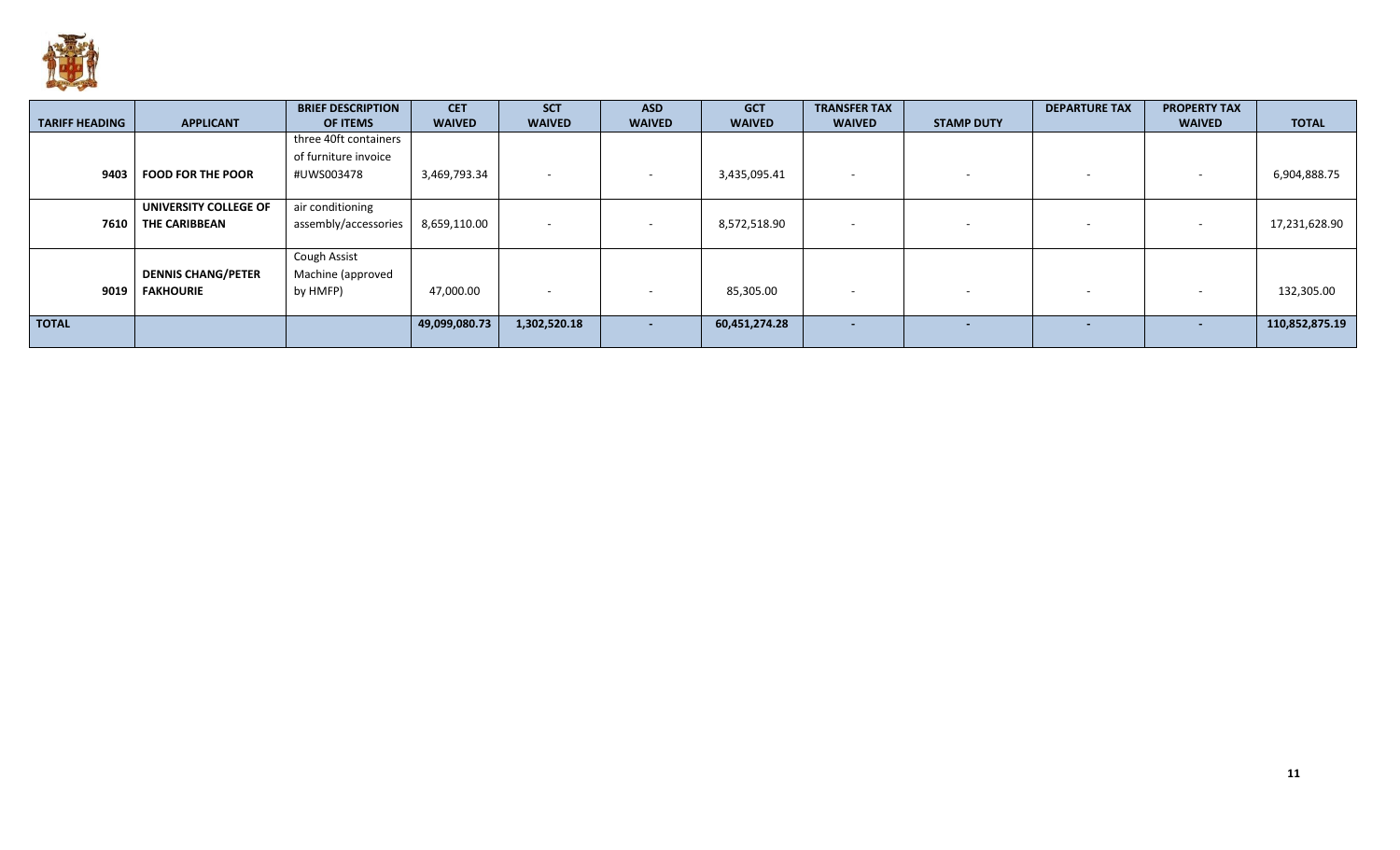

## **De Minimis Waivers Approved for the period April 1 – April 30, 2013.**

|                       |                             | <b>BRIEF DESCRIPTION</b> | <b>CET</b>               | <b>SCT</b>    | <b>ASD</b>               | <b>GCT</b>               | <b>TRANSFER TAX</b>      |                   | <b>DEPARTURE</b>         | <b>PROPERTY TAX</b> |              |
|-----------------------|-----------------------------|--------------------------|--------------------------|---------------|--------------------------|--------------------------|--------------------------|-------------------|--------------------------|---------------------|--------------|
| <b>TARIFF HEADING</b> | <b>APPLICANT</b>            | <b>OF ITEMS</b>          | <b>WAIVED</b>            | <b>WAIVED</b> | <b>WAIVED</b>            | <b>WAIVED</b>            | <b>WAIVED</b>            | <b>STAMP DUTY</b> | <b>TAX</b>               | <b>WAIVED</b>       | <b>TOTAL</b> |
|                       |                             | importation of           |                          |               |                          |                          |                          |                   |                          |                     |              |
|                       | <b>CONTINENTAL BAKING</b>   | roasted granulated       |                          |               |                          |                          |                          |                   |                          |                     |              |
| 2008                  | <b>COMPANY LTD</b>          | peanuts                  |                          | ٠             | 1,293,600.00             | $\sim$                   |                          |                   |                          |                     | 1,293,600.00 |
|                       |                             |                          |                          |               |                          |                          |                          |                   |                          |                     |              |
|                       |                             | penalty assessed         |                          |               |                          |                          |                          |                   |                          |                     |              |
|                       |                             | onlate register of       |                          |               |                          |                          |                          |                   |                          |                     |              |
| N/A                   | <b>JAMAICA PAWN LIMITED</b> | debenture                | $\overline{\phantom{a}}$ |               | $\overline{\phantom{a}}$ | $\overline{\phantom{a}}$ |                          | 1,740,500.00      |                          |                     | 1,740,500.00 |
|                       |                             |                          |                          |               |                          |                          |                          |                   |                          |                     |              |
| N/A                   | <b>TANYA HENRY</b>          | dispose of vehicle       | $\sim$                   | 70,367.21     | $\overline{\phantom{a}}$ | 173,416.34               | $\sim$                   | $\sim$            | $\overline{\phantom{a}}$ |                     | 243,783.55   |
|                       |                             |                          |                          |               |                          |                          |                          |                   |                          |                     |              |
| N/A                   | <b>MARSHA FRANCIS</b>       | dispose of vehicle       | $\sim$                   | 816,880.61    | $\sim$                   | 1,053,775.98             | $\sim$                   | $\sim$            | $\sim$                   | $\sim$              | 1,870,656.59 |
|                       |                             |                          |                          |               |                          |                          |                          |                   |                          |                     |              |
| N/A                   | <b>FAYDENE FERREIRA</b>     | dispose of vehicle       | $\sim$                   | 578,125.76    | $\sim$                   | 583,972.61               | $\overline{a}$           | $\sim$            | $\sim$                   | $\sim$              | 1,162,098.37 |
|                       |                             |                          |                          |               |                          |                          |                          |                   |                          |                     |              |
| N/A                   | <b>TAMIESHA SHERWOOD</b>    | dispose of vehicle       |                          | 129,286.40    | $\sim$                   | 281,871.13               | $\sim$                   | $\sim$            |                          |                     | 411,157.53   |
|                       |                             |                          |                          |               |                          |                          |                          |                   |                          |                     |              |
|                       |                             | purchase of tractor      |                          |               |                          |                          |                          |                   |                          |                     |              |
| N/A                   | <b>GRANVILLE WHITELOCK</b>  | and assemblies           |                          |               | $\sim$                   | 1,750,042.06             | $\overline{\phantom{a}}$ |                   | $\overline{\phantom{a}}$ | $\sim$              | 1,750,042.06 |
|                       |                             |                          |                          |               |                          |                          |                          |                   |                          |                     |              |
|                       |                             | purchase of              |                          |               |                          |                          |                          |                   |                          |                     |              |
|                       |                             | veterinary               |                          |               |                          |                          |                          |                   |                          |                     |              |
| 9018                  | <b>MICHAEL MOTTA</b>        | equipment                | 149,295.00               |               |                          | 270,970.43               |                          |                   |                          |                     | 420,265.43   |
|                       |                             |                          |                          |               |                          |                          |                          |                   |                          |                     |              |
|                       | <b>JAMAICA FOOTBALL</b>     | importation of           |                          |               |                          |                          |                          |                   |                          |                     |              |
| 4202                  | <b>FEDERATION</b>           | apparel                  | 303,987.17               |               |                          | 300,947.13               |                          |                   |                          |                     | 604,934.30   |
|                       |                             |                          |                          |               |                          |                          |                          |                   |                          |                     |              |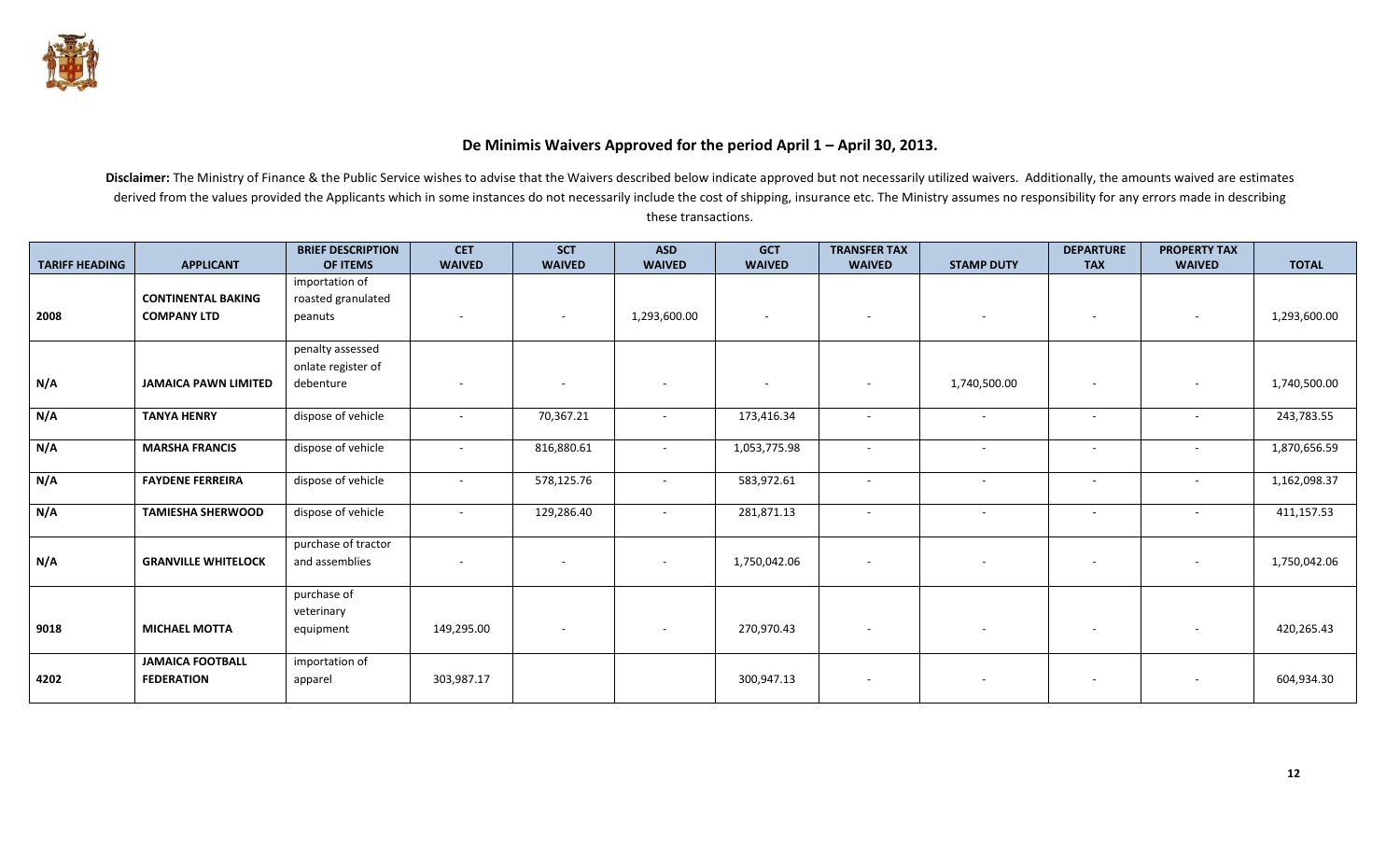

| <b>TARIFF HEADING</b> | <b>APPLICANT</b>                             | <b>BRIEF DESCRIPTION</b><br><b>OF ITEMS</b> | <b>CET</b><br><b>WAIVED</b> | <b>SCT</b><br><b>WAIVED</b> | <b>ASD</b><br><b>WAIVED</b> | <b>GCT</b><br><b>WAIVED</b> | <b>TRANSFER TAX</b><br><b>WAIVED</b> | <b>STAMP DUTY</b> | <b>DEPARTURE</b><br><b>TAX</b> | <b>PROPERTY TAX</b><br><b>WAIVED</b> | <b>TOTAL</b> |
|-----------------------|----------------------------------------------|---------------------------------------------|-----------------------------|-----------------------------|-----------------------------|-----------------------------|--------------------------------------|-------------------|--------------------------------|--------------------------------------|--------------|
| 4202                  | <b>JAMAICA OLYMPIC</b><br><b>ASSOCIATION</b> | importation of gears                        | 61,632.83                   |                             |                             | 61,016.50                   |                                      |                   |                                |                                      | 122,649.33   |
| <b>TOTAL</b>          |                                              |                                             | 514,915.00                  | 1,594,659.98                | 1,293,600.00                | 4,476,012.18                |                                      | 1,740,500.00      |                                |                                      | 9,619,687.16 |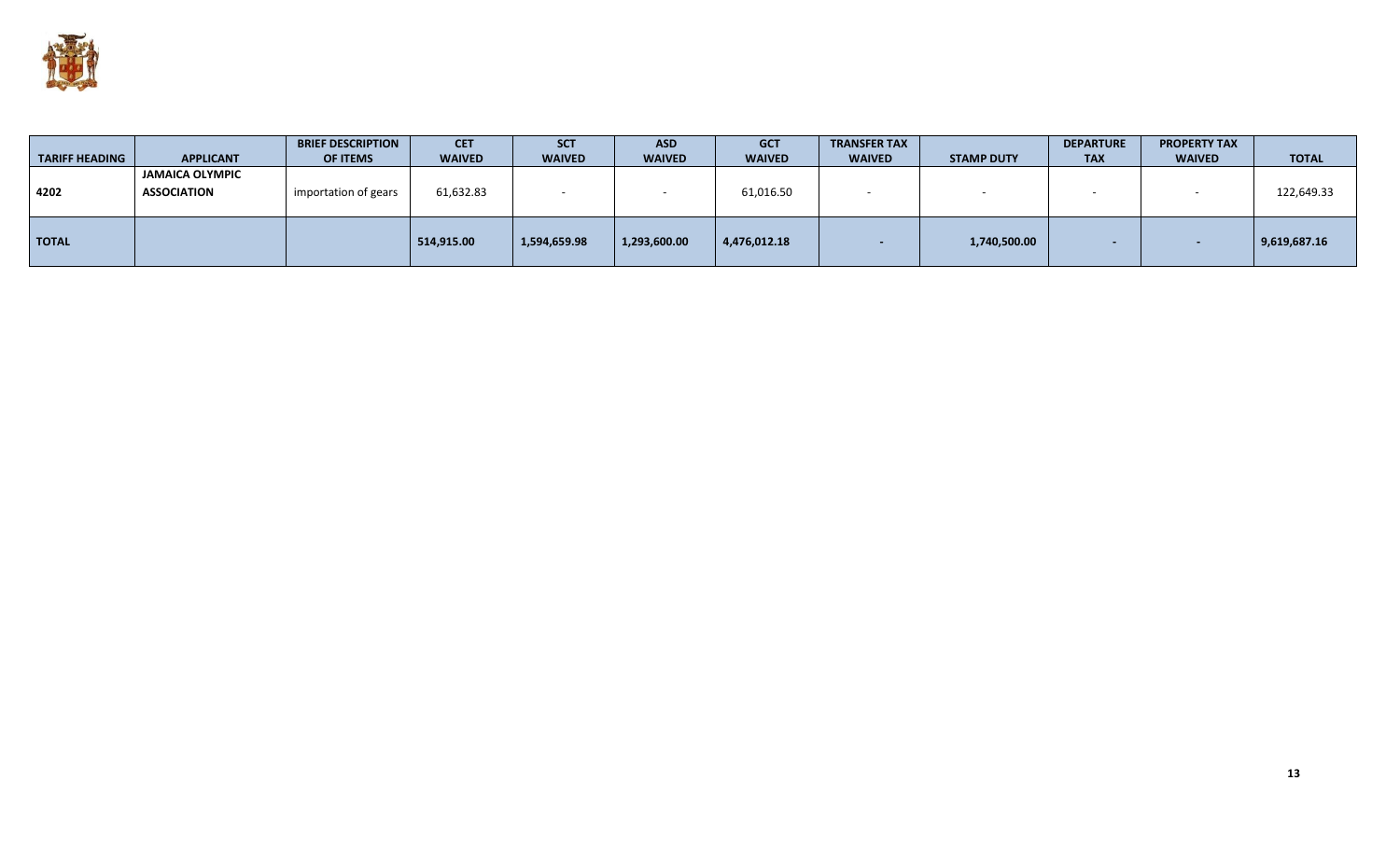

## **Non Cap Waivers Approved for the period April 1 – April 30, 2013.**

|                       |                        | <b>BRIEF DESCRIPTION</b> | <b>CET</b>    | <b>SCT</b>    | <b>ASD</b>    | <b>GCT</b>    | <b>TRANSFER TAX</b> |                   | <b>DEPARTURE</b>     | <b>PROPERTY TAX</b> |              |
|-----------------------|------------------------|--------------------------|---------------|---------------|---------------|---------------|---------------------|-------------------|----------------------|---------------------|--------------|
| <b>TARIFF HEADING</b> | <b>APPLICANT</b>       | <b>OF ITEMS</b>          | <b>WAIVED</b> | <b>WAIVED</b> | <b>WAIVED</b> | <b>WAIVED</b> | <b>WAIVED</b>       | <b>STAMP DUTY</b> | <b>TAY</b><br>$\sim$ | <b>WAIVED</b>       | <b>TOTAL</b> |
|                       | <b>JAMAICA BAUXITE</b> | importation of           |               |               |               |               |                     |                   |                      |                     |              |
|                       | INSTITUTE              | equipment                |               |               |               | 5,434,412.90  |                     |                   |                      |                     | 5,434,412.90 |
|                       |                        |                          |               |               |               |               |                     |                   |                      |                     |              |